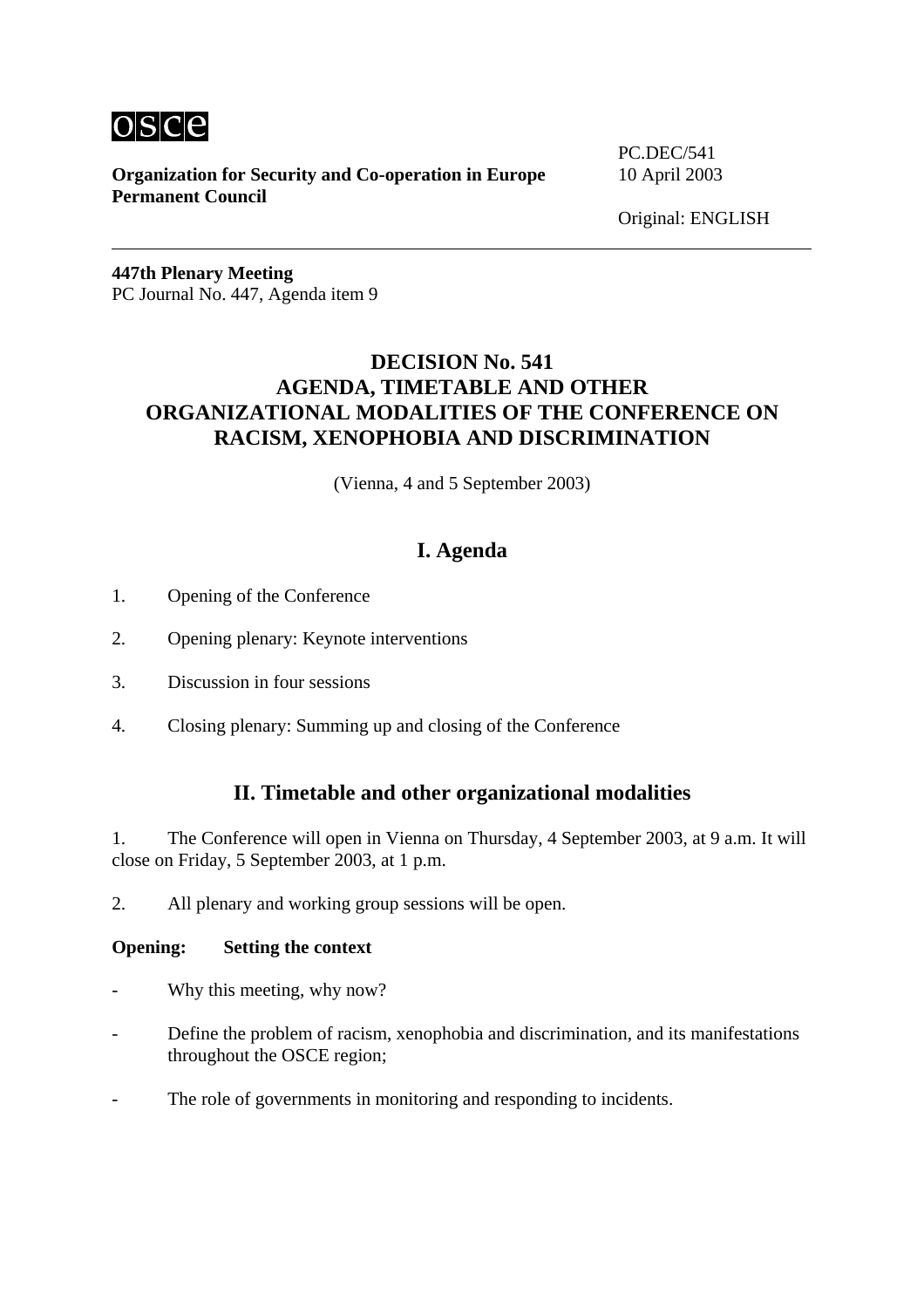### **Session 1: Legislative, institutional mechanisms and governmental action, including law enforcement**

Topics may include, *inter alia*:

- Appropriate anti-discrimination legislation and national experience with criminal prosecution of violence;
- A discussion of hate crime legislation and good police practices;
- Law enforcement and the judiciary, including training;
- Government policies and practices at national, regional and local levels, including the examination of the role of independent specialized bodies.

### **Session 2: The Role of Governments and Civil Society in Promoting Tolerance**

Topics may include, *inter alia*:

- The role of governmental bodies and NGOs in reporting, monitoring and combating racism, xenophobia, discrimination and intolerance;
- The effectiveness of dialogue as a mechanism to support understanding and mutual respect;
- Inter-faith and inter-cultural dialogue and development of civic tolerance-building programmes.

#### **Session 3: Education**

Topics may include, *inter alia*:

- The role of education in promoting tolerance;
- Teacher-training programmes;
- Teaching of history;
- School curricula;
- Elimination of discrimination tendencies and prejudices in society.

### **Session 4: Information and awareness-raising: The Role of the Media in Conveying and Countering Prejudice**

Topics may include, *inter alia*:

- Public opinion and role of the media, including new technologies (*inter alia*, the internet);